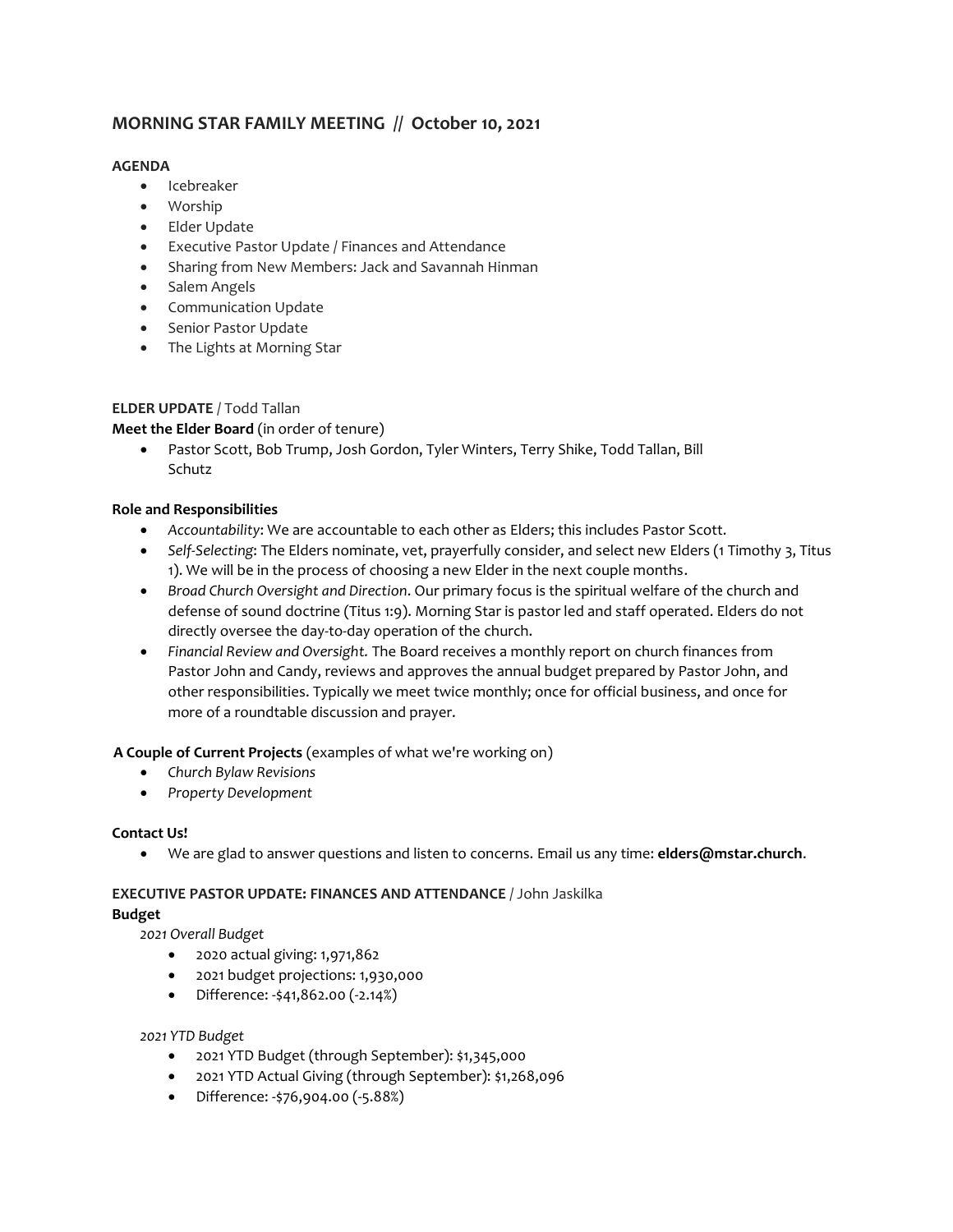*Comparison from 2020 Giving (through September)*

- $\bullet$  2020 \$1,416,740
- $\bullet$  2021 \$1,268,096
- Difference: -\$148,644 (-\$11.07%)

*Expenses through September 2021*

- 2021 YTD Budgeted Expenses: \$1,421,433.98
- 2021 YTD Actual Expenses: \$1,357,234.14
- Difference: \$64,198.84 (4.62%) Under Budget

*Emergency Savings: Current Bank Balances*

- Short-Term Balance: \$36,137
- Medium-Term Balance: \$122,296
- Secured Long-Term Balance: \$140,071

#### **Attendance**

*2019 Average Sunday Attendance*

- Adults: 712
- Kids: 239
- Total: 951

*2021 Average Sunday Attendance*

- Adults in person: 378
- Online: 260
- Kids in person: 69
- Total: 707

#### *September 2021 Average Sunday Attendance*

- Adult In Person: 441
- Online: 151
- Kids in person: 96
- Total: 688

#### **Giving Idea: Qualified Charitable Distribution (QCD)**

- If you are 72 or over
- We recommend that you discuss this with your financial advisor
- Questions? Contact Candy Escalante (candy@mstar.church)

#### **SALEM ANGELS** / Jen Tompkins

- *Focus.* Salem Angels is a local nonprofit that exists to wrap community around children, youth and families experiencing foster care.
- *Involvement Update.* Three local foster families have been matched with groups from Morning Star! The groups are providing a monthly Love Box, giving practical support and encouragement.
- *Interested?* If you are interested in being part of a Morning Star Salem Angels group, contact Jen Tompkins: **jen@mstar.church** or visit **salemangels.org**.